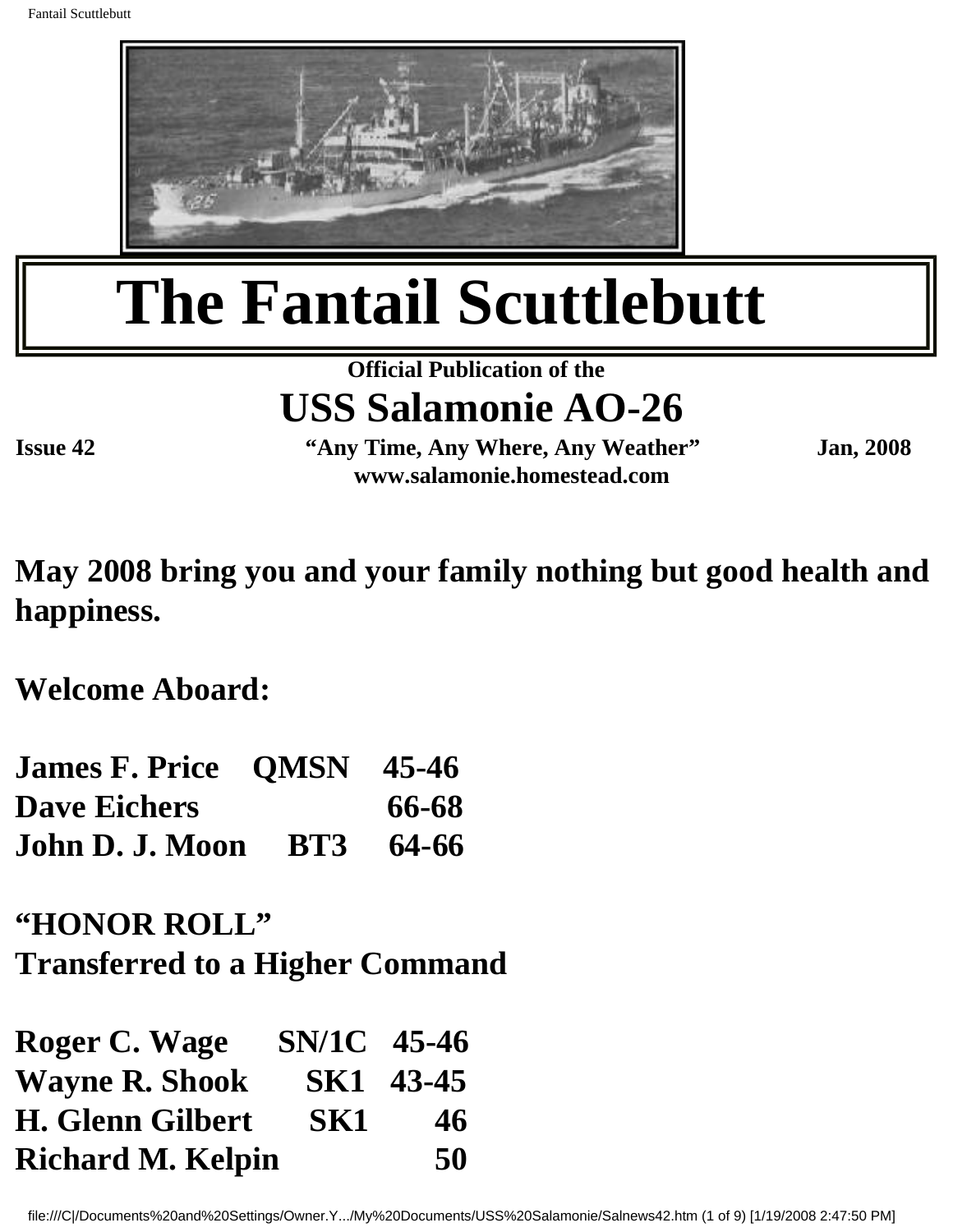Fantail Scuttlebutt

| <b>Richard Galba</b>  |           | 51-54                 |
|-----------------------|-----------|-----------------------|
| <b>Jack Feininger</b> |           | $LTJG$ 52-54          |
| <b>Gene Robson</b>    |           | TE <sub>2</sub> 55-56 |
| <b>Steve J. Ellis</b> | MM3 65-67 |                       |

**Sick/Surgery/Treatments-Please keep in your prayers.**

**Karl Hill - Disabled**

**Bill Blind – Multiple Myloma Michael McAllister – Total Knee Replacement James Richards – O2 Therapy John Lichoff – Cataract Surgery Dorothy Lichoff \_ Foot Surgery Lois Perrualt - Broken Wrist Betty Sergi – Surgery Jan Seidel – Broken Wrist**

**Condolences:**

**Lyle Heuer on the passing of his beloved bride of 50 years, Phyllis.**

**(Phyllis loved and lived for the Salamonie reunions and will be missed by all who knew her)**

**Congratulations:**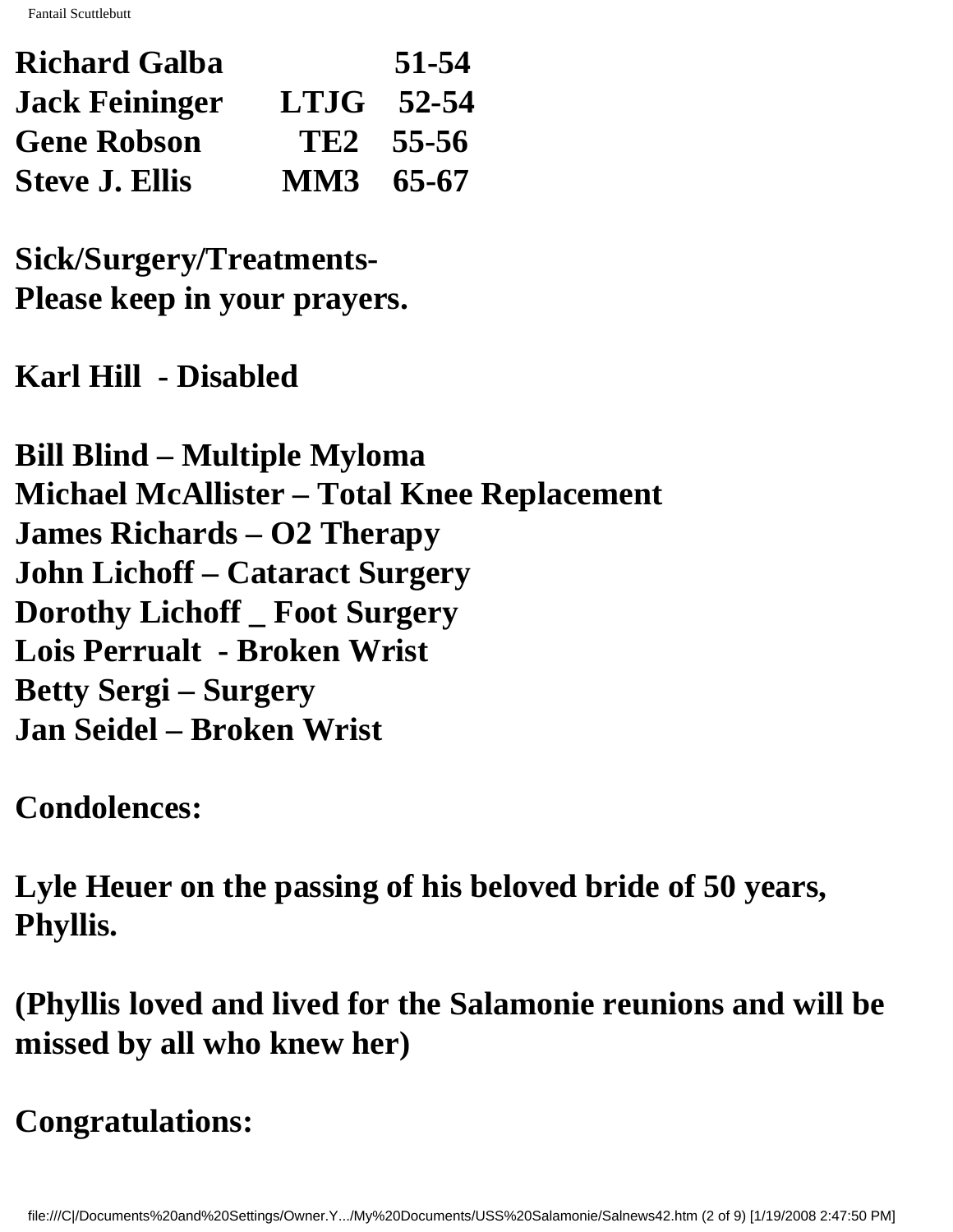**Mr. And Mrs. William (Bill) Blind who will be celebrating 62 years of wedded bliss 2/22/08.**

**Marilyn Morrison for being reelected to the position of Town Clerk of Warren, Indiana.**

**Life Member;**

**Karl Hill BT3 56-57**

**If you move, change address, e-mail, new telephone number,**

 **"PLEASE TELL ME."**

**Moved and no forwarding address.**

**The following shipmates have fallen off the horizon and need to be found.**

**Richard Clair, Hobe Sound, Fl. (?) Sam Collier, Ackerman, MS. (?) Charles Allen, Pensacola, FL (?) Edward Linsley, Haverhill, MA. (?) Barry H. Taylor, Manning S.C. (?)**

**Reunion:**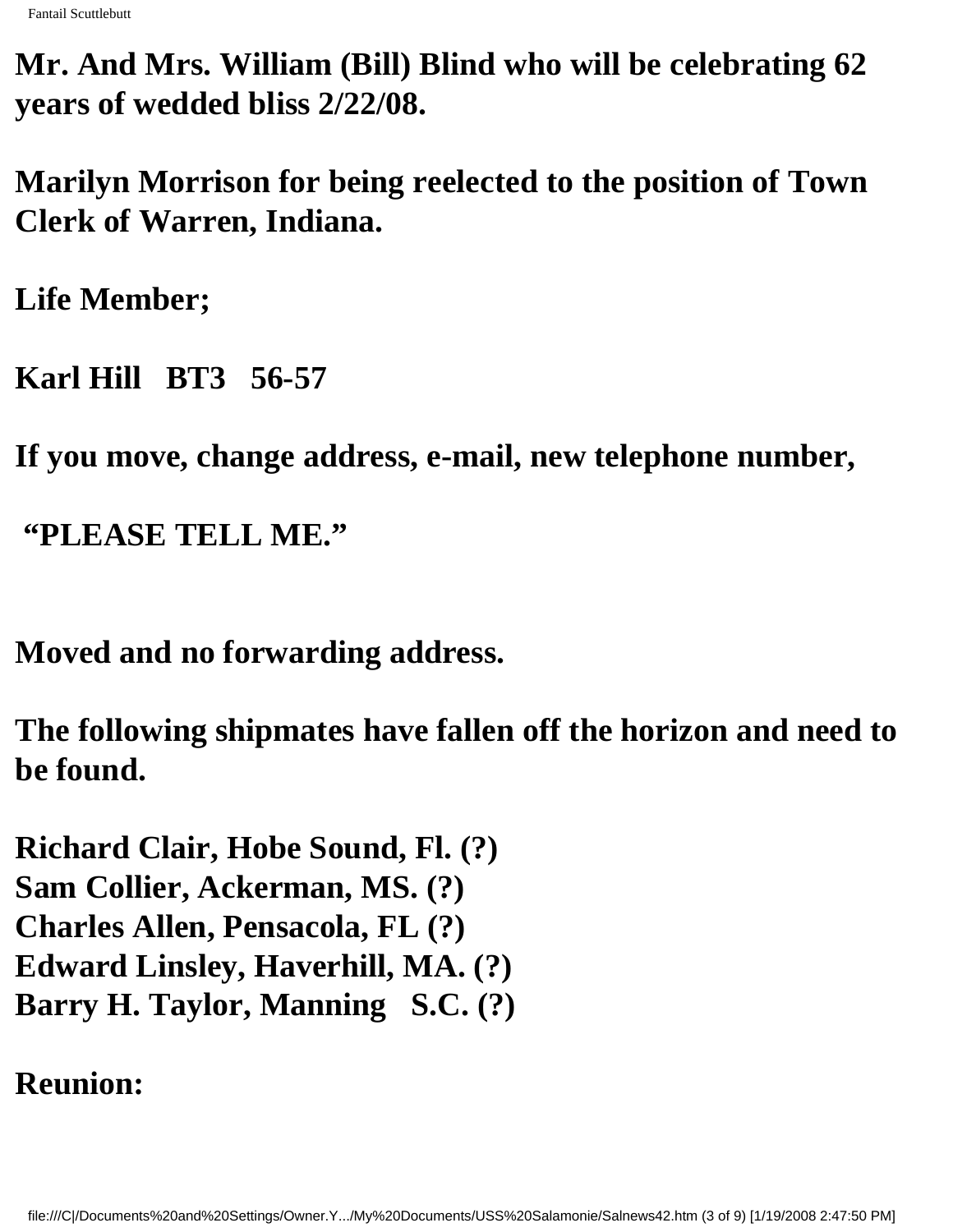Fantail Scuttlebutt

**2008 – July 4, Warren Indiana. There is a block of rooms reserved under the NAME of the USS Salamonie at the Comfort Inn, Warren, Indiana. Make sure you tell them you are with the Salamonie when you register.**

**Reservation number is: Comfort Inn, Warren, IN. (260) 375-4114 (Schedule of events) Thursday 7-3-08 Fireworks. Friday 7-4-08 "PARADE" Saturday 7-4-08 Rodeo Sunday 7-6-08 Derby More details to follow, (cook out, banquet, Culinary surprise)**

**Salamonie Reunion 2008 Alaskan Cruise – All sold out Don & Dee Bond has done an amazing job setting this trip up.**

**Salamonie Reunion 2009 Location – Nashville, Tennessee (Details at a later date)**

**Your 2008 membership is now due. Jan. 1 – Dec 31, 2008 Member ship is a \$20.00 donation**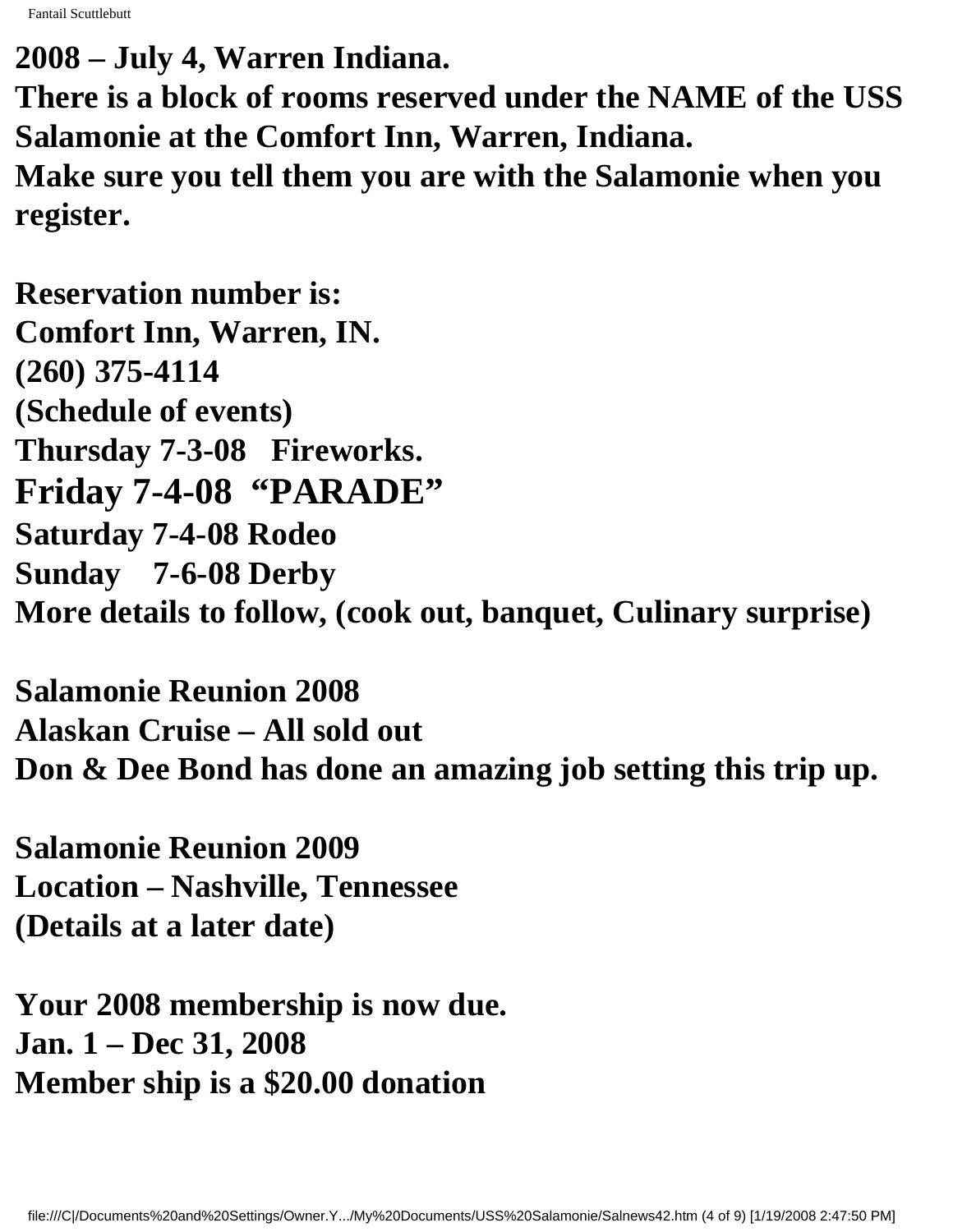#### **Please remit your donation to:**

## **Tom Keske N12782 Three Mile Road Minong, WI. 54859 (715) 466-5956 [keske@centurytel.net](mailto:keske@centurytel.net)**

**Lyle Heuer made a 1/16-scale model of the USS Salamonie and it is now on display at the museum.**

**Thank you Lyle for your work and donation**

**There will be no planner books sent out this year due to the high cost of postage and lack of funds.**

**We used most of our reserve funds for helping out with the new door way and renovations of the Salamonie Museum in Warren.**

**We are not broke but have to just tighten our belts for a while.**

**Newsletter will change to three times a year due to the rising postage rates.**

**It will now be sent every four months instead of every three months.**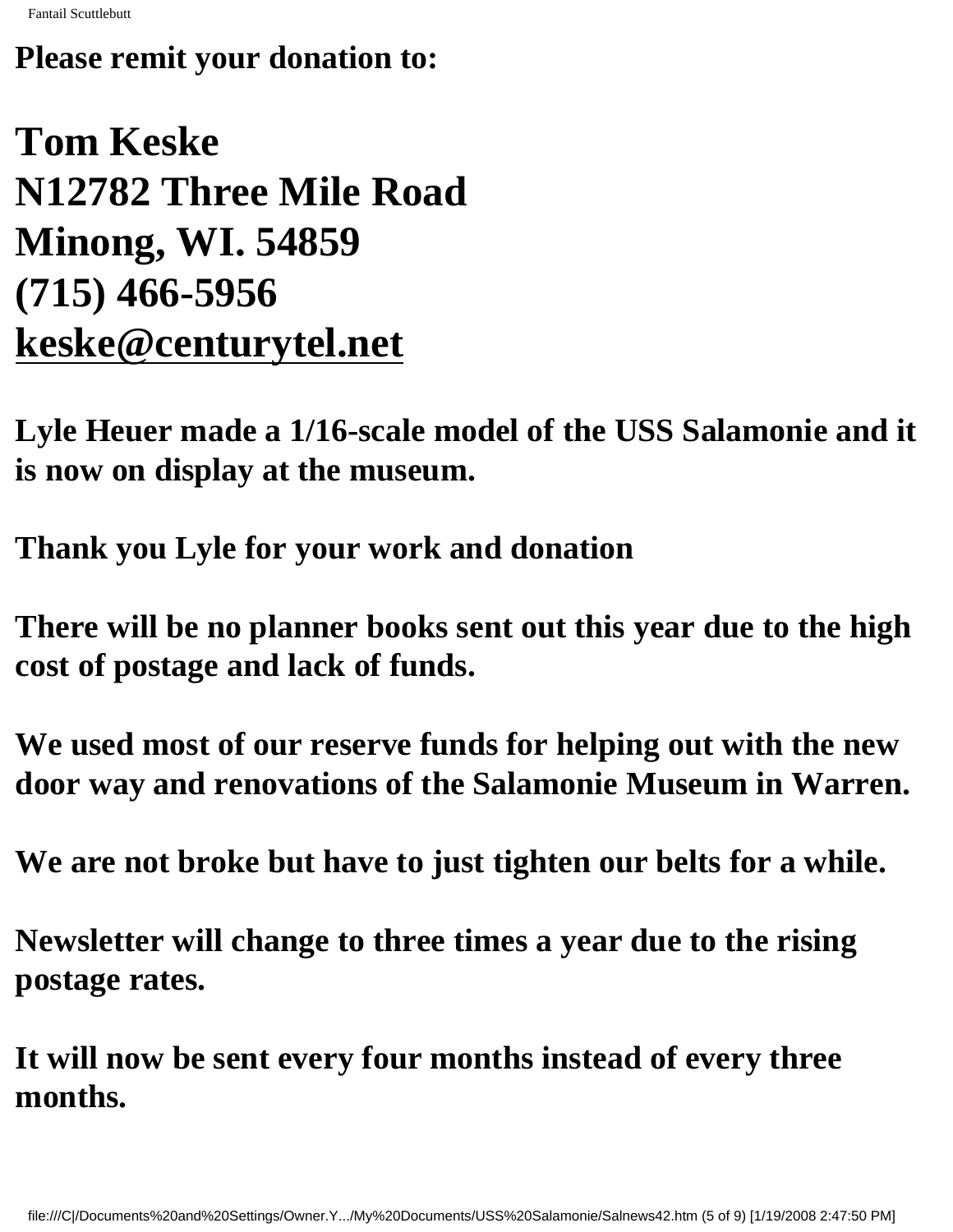**Lilly Nutter/Care Packages.**

**Lilly has sent 447 packages to date to troops in harms way.**

**The following personal have made a donation to the postage fund for Lilly.**

**Al & Fran Jirik Joe & Miriam Shirley Gordon & Mary Ellen Cook Jerry & Louise Mewhorter Paul & Ann Spilman Bobbie Scroggins Mike Seidel Farmingville Fire Dept, N.Y. Michael McAllister Chuck & Mary Layton (x2) Dean & Carmella Bayliff Alex & Erlinda Abalos Tom Rainford Kathy Camarata Robert Loos Robert Wheeler**

**If you wish to make a donation to the fund, you can send your check to:**

#### **Ms: Lilly Nutter 801 Huntington Ave.**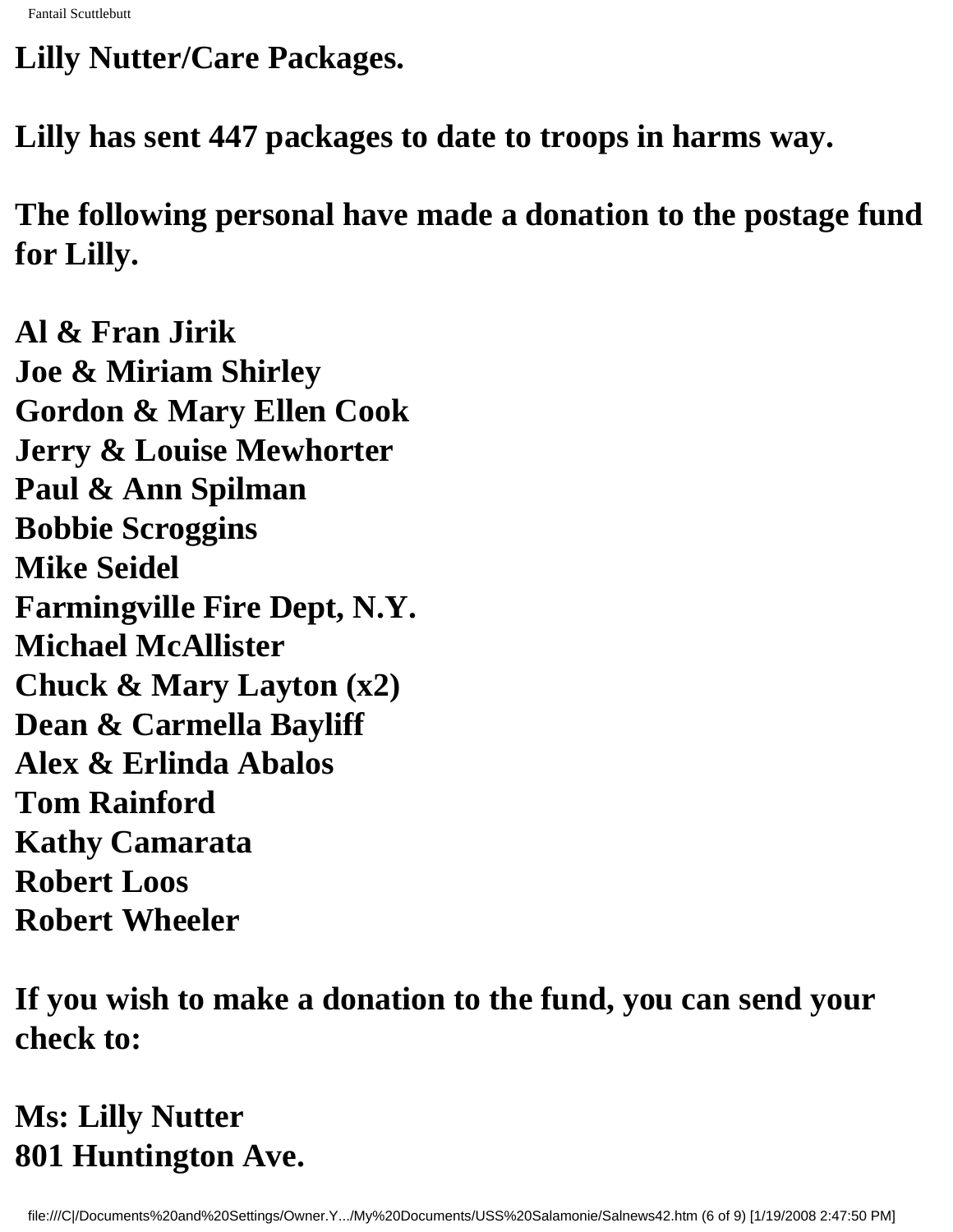#### **Warren, Indiana 46792-9402**

**A big THANK YOU to everyone for your support.**

**Please pray for our troops in harms way and for a speedy and safe return.**

**Lilly's 95th birthday was 12/12/07 and she received over a 100 cards from the Salamonie family and she wished to thank everyone for thinking of her.**

**NEW NEW NEW NEW**

**We now have a window decal for your car, van, motor home, etc. available for sale.**

**The cost is \$6.00 ppd.**

**It is a 5 x 7 decal and it looks something like this.** 

 **(Arched letters) USS SALAMONIE (picture of ship) AO-26** 

**They can be ordered from,**

### **John D. Lichoff 14 Morley Drive**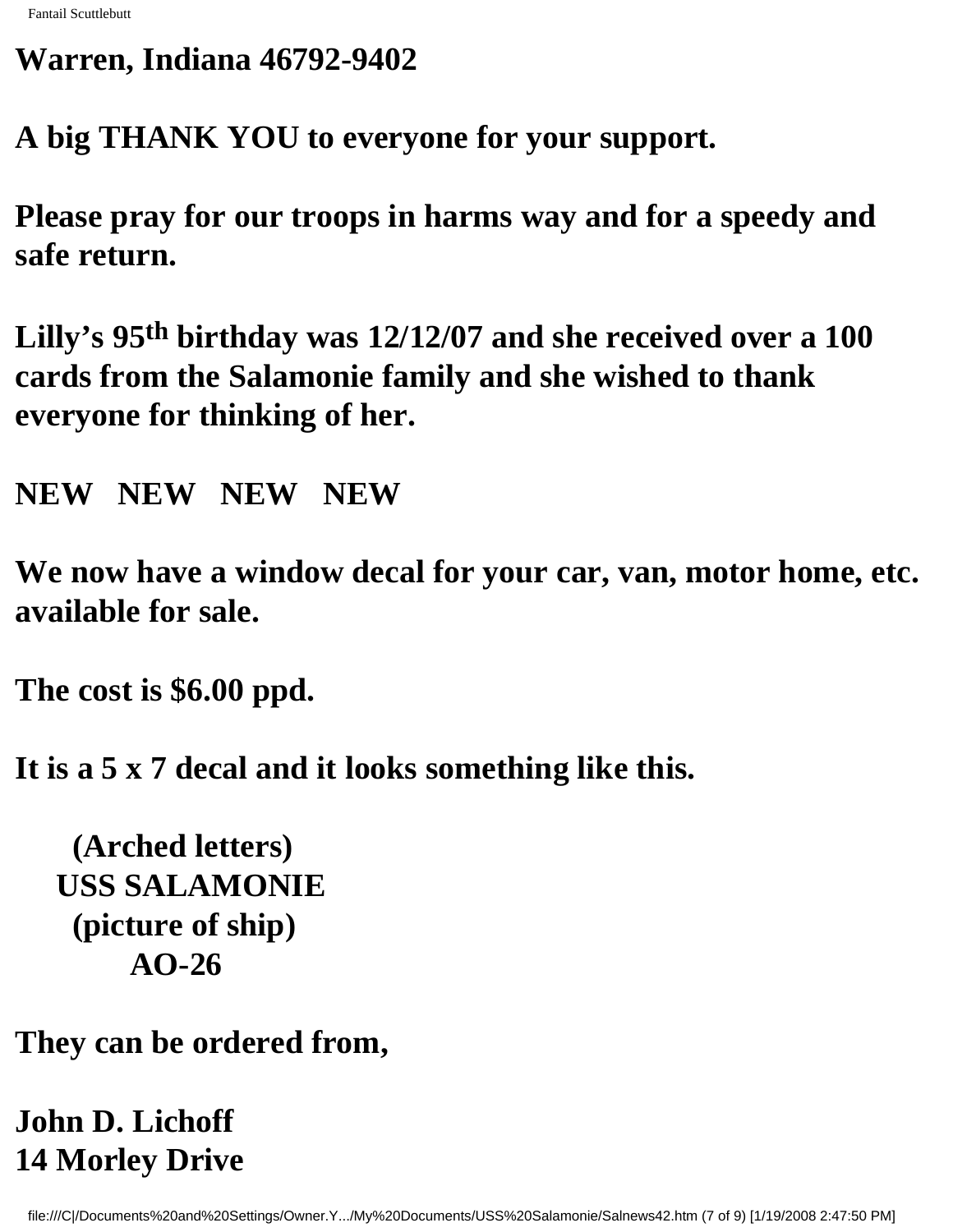#### **Norwalk, Ohio 44857-1909**

## **A VETERAN:**

**Whether Active Duty, Retired, National Guard or Reserve, is some one who at one point in his or her life wrote a blank check, made payable to "The United States of America", for an amount of "up to and including their life".**

**That is an honor, and there are far too many people in this country who choose to no longer understand it.** 

**I am in need of items for our newsletter.**

**If you have something you wish told or said, please send it to me.**

**I only ask no political issues or candidates.**

**Be safe and have a wonderful summer.**

**John RM3 57-59**